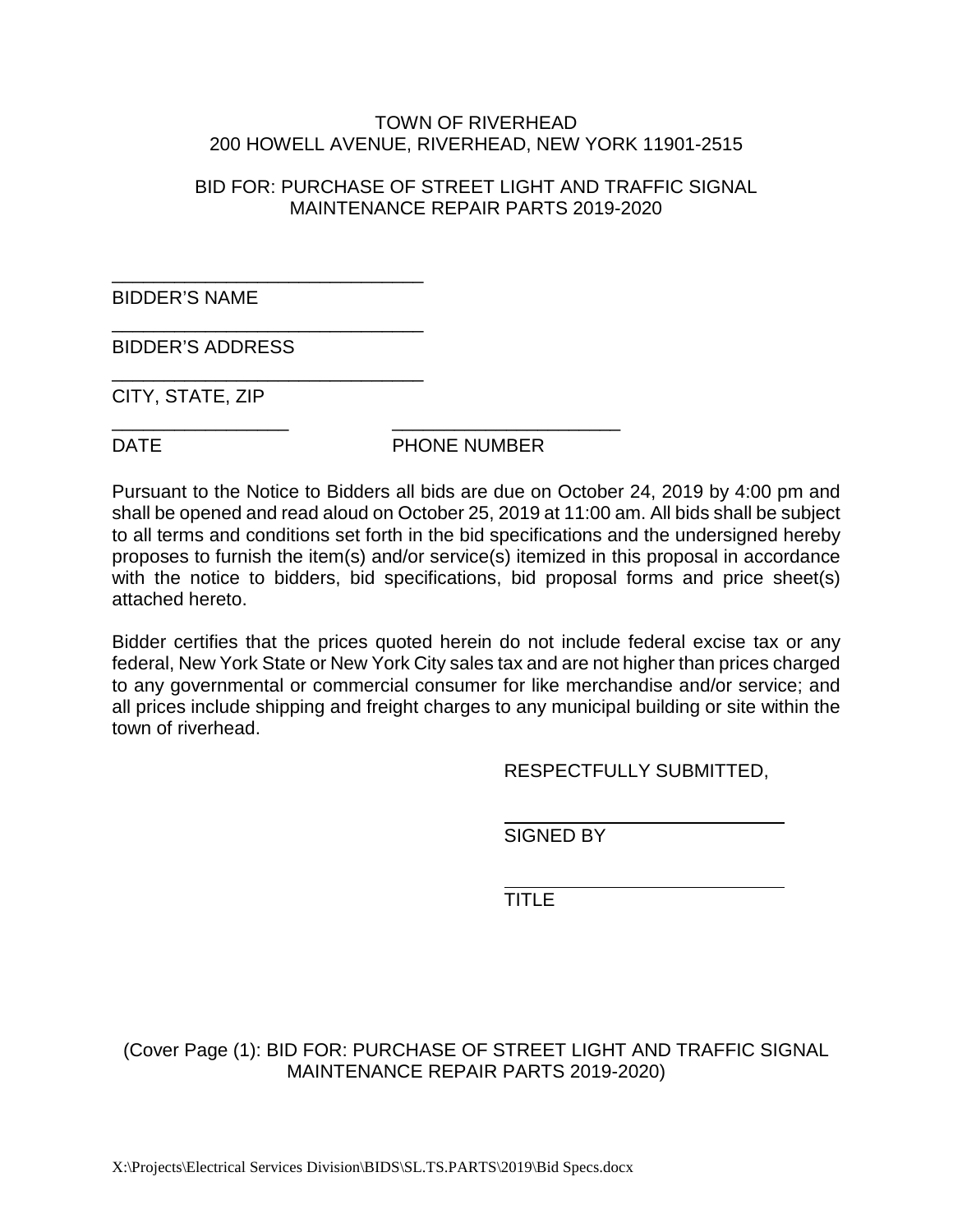#### **TOWN OF RIVERHEAD**

#### **NOTICE TO BIDDERS**

Sealed proposals for the Street Light and Traffic Signal Maintenance Repair Parts will be received by the Office of the Town Clerk, Riverhead Town Hall, 200 Howell Avenue, Riverhead, New York until 4:00 pm on October 24, 2019 and will be publicly opened and read aloud at 11:00 am on October 25, 2019 in the Office of the Town Clerk.

Bid Specifications and/or Plans may be obtained by visiting the Town of Riverhead website at [www.townofriverheadny.gov](http://www.townofriverheadny.gov/) on or after October 10, 2019. Click on "Bid Requests" and follow the instructions to register.

Each proposals must be submitted on the form provided and must be in a sealed envelope clearly marked, Street Light and Traffic Signal Maintenance Repair Parts". Please make sure that your company name appears at the top of all paperwork submitted with you bid.

Please take further notice, that the Town Board reserves the right to reject in whole or in part any or all bids, waive any informality in the bids and accept the bid which is deemed most favorable in the interest of the Town of Riverhead. The Town Board will use its discretion to make judgmental determination as to its best estimate of the lowest bidder. Note: Bid responses must be delivered to the Office of the Town Clerk at the address above. The Town may decline to accept, deem untimely and/or reject any bid response/proposal that is not delivered to the Office of the Town Clerk.

BY ORDER OF THE RIVERHEAD TOWN BOARD DIANE M. WILHELM, TOWN CLERK Riverhead, New York 11901

October 2, 2019

### (Page Two: BID FOR: PURCHASE OF ELECTRICAL, STREET LIGHT AND TRAFFIC SIGNAL MAINTENANCE REPAIR PARTS 2019- 2020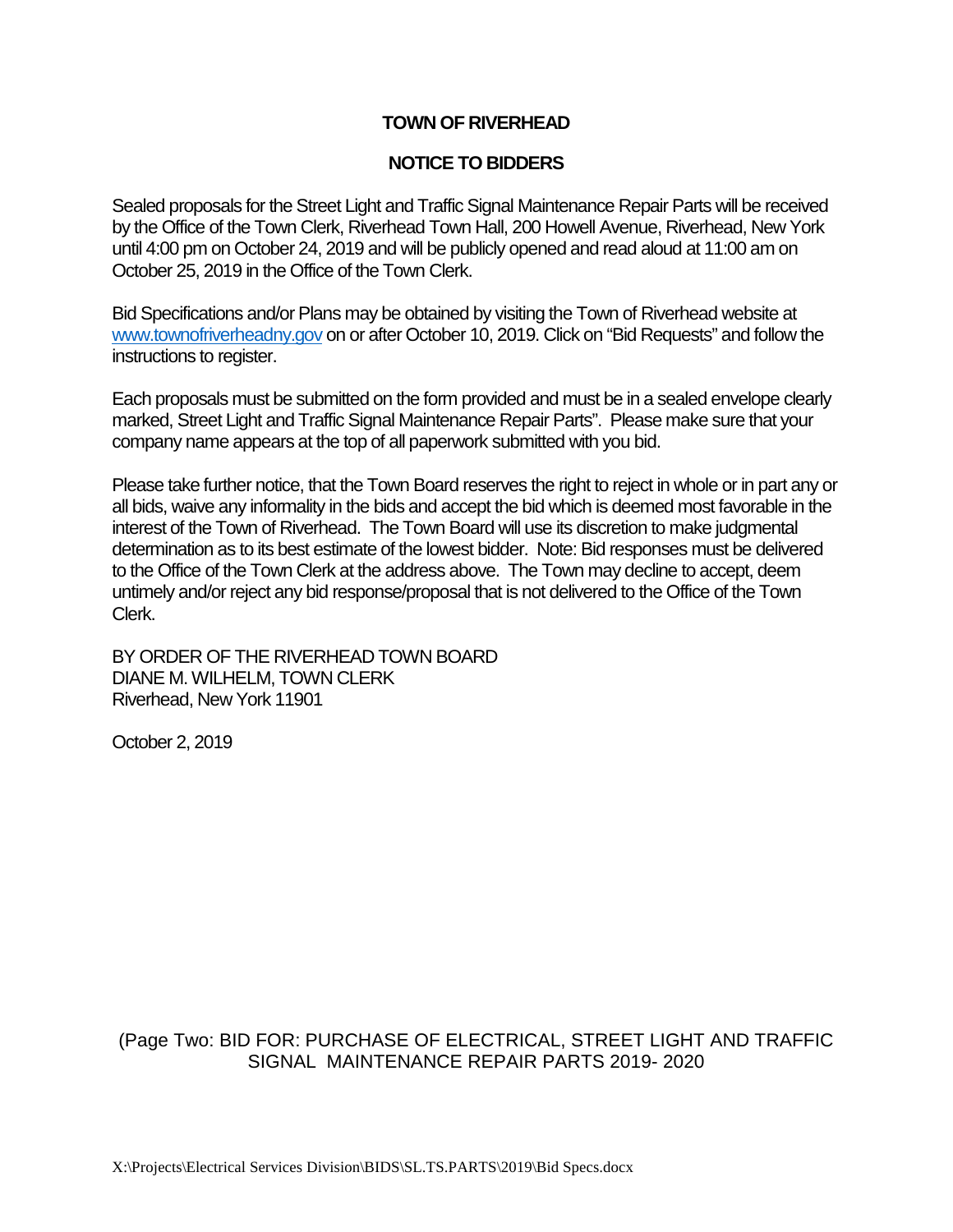#### **TOWN OF RIVERHEAD 200 HOWELL AVENUE, RIVERHEAD, NEW YORK 11901-2515**

#### **BID FOR: PURCHASE OF STREET LIGHT AND TRAFFIC SIGNAL MAINTENANCE REPAIR PARTS 2019-2020**

# **BID SPECIFICATIONS**

# **I. GENERAL SPECIFICATIONS**

#### 1. Receipt and Opening of Bid

The Town of Riverhead invites proposals for the Contract for Street Lighting and Traffic Signal Maintenance Repair Parts. All proposals shall be delivered to the Office of the Town Clerk, Riverhead Town Hall, 200 Howell Avenue, Riverhead, New York at the date and time specified in the Notice to Bidders and publicly opened and read aloud at 11:00 am on October 25, 2019 in the Office of the Town Clerk.

#### 2. Form, Preparation and Presentation of Proposal

All Bidders shall be responsible to carefully examine the Specifications enclosed.

All proposals shall be submitted on the forms provided by the Town within this request for proposals. All proposals must be prepared in ink or typewritten and signed by the Proposer.

Bidders should return the entire bid package, with all information completed on each page of the package, including but not limited to, bid award acknowledgement, noncollusive certificate and price sheet.

Bidders shall furnish their price and/or lump sum bid as called for on the Bid Proposal Sheet(s) attached.

Alternates of equal or superior design and/or quality shall be listed separately and a Manufacturer's Specification Sheet shall be submitted with a bid. Failure to submit such data may result in the disqualification of said bid, either in its totality or per item.

The equipment and all associated components shall be furnished complete and ready for use. The equipment furnished shall be the Manufacturer's latest listed and published mode, or models, which meet all the applicable requirements of

## (Page Three: BID FOR: PURCHASE OF ELECTRICAL, STREET LIGHT AND TRAFFIC SIGNAL MAINTENANCE REPAIR PARTS 2019- 2020)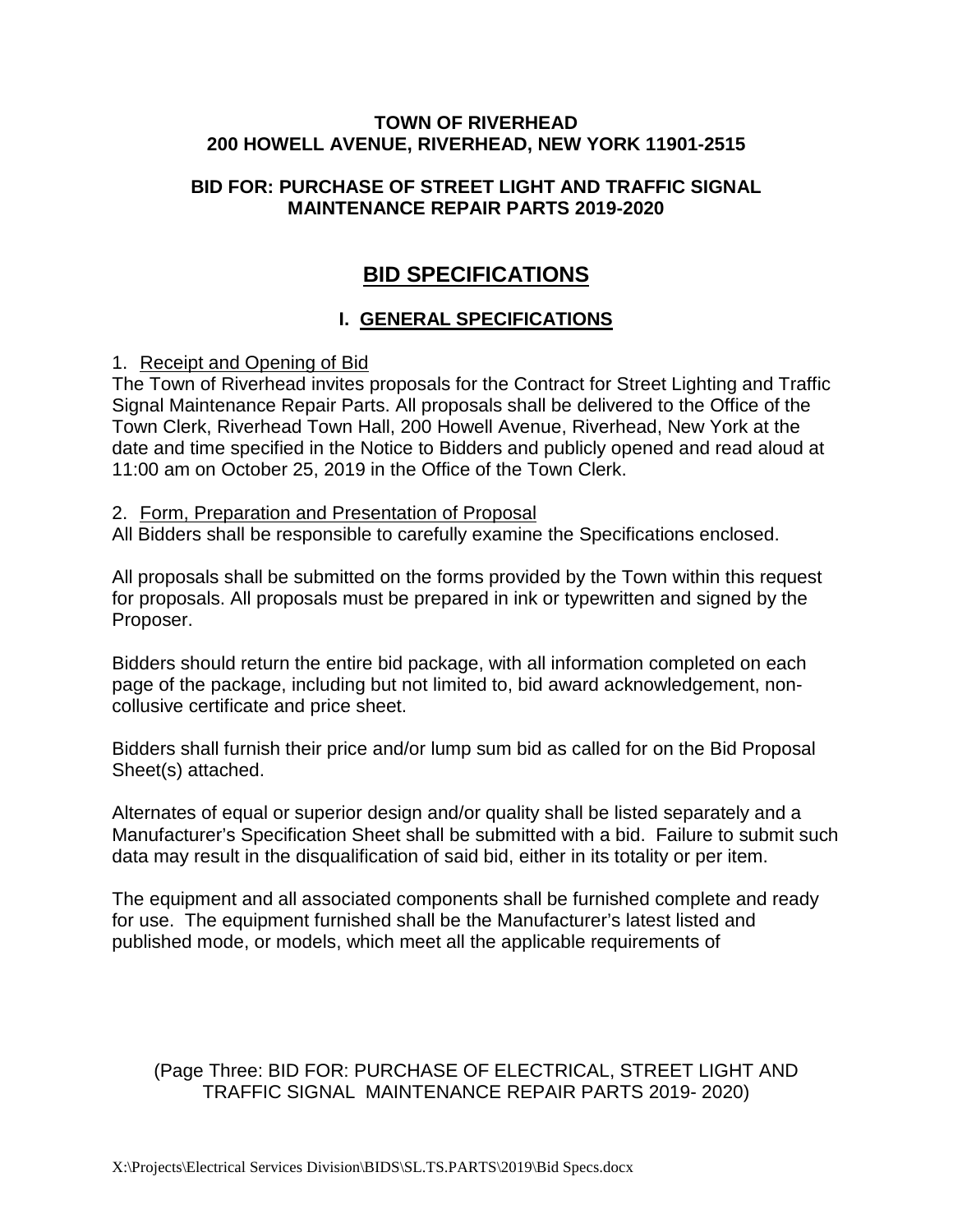these Specifications. These Specifications require the doing of all things necessary or proper for, or incidental to, the furnishing and delivery of said equipment and associated components.

All things not expressly mentioned in these Specifications, but involved in carrying out their intent are required by these Specifications; and the successful bidder shall perform the same as though they were specifically mentioned, described and delineated.

If Bidder allows cash discount, it shall be as follows:

For payment within 15 days of delivery and/or receipt of voucher. For payment within 30 days of delivery and/or receipt of voucher. Discount less than 1% will not be considered.

Cash discounts will not be considered in determining low bidders, but will be taken into consideration in awarding tie bids.

Any proposal may be withdrawn prior to the scheduled time for opening of proposals.

Expenses for developing the proposals are entirely the responsibility of the proposer and shall not be chargeable in any manner to the Town.

#### 3. Rejection of Bids

The Town Board reserves the right to reject in whole or in part any or all bids, waive any informality in the bids and accept the bid which is deemed most favorable in the interest of the Town of Riverhead. The Town Board will use its judgment and discretion to determine the lowest responsible bidder.

#### 4. Method of Award

The Town reserves the right to award individual items of the Contract to separate vendors or to award the entire Contract to a single vendor, based on the Town's sole determination of what will enable the most cost effective and in the best interest of the Town.

### 5. Contract and Term of Contract

The Bid Proposal (the entire bid package, including but not limited to, bid award acknowledgement, non-collusive certificate and price sheet) shall constitute the

## (Page Four: BID FOR: PURCHASE OF ELECTRICAL, STREET LIGHT AND TRAFFIC SIGNAL MAINTENANCE REPAIR PARTS 2019- 2020)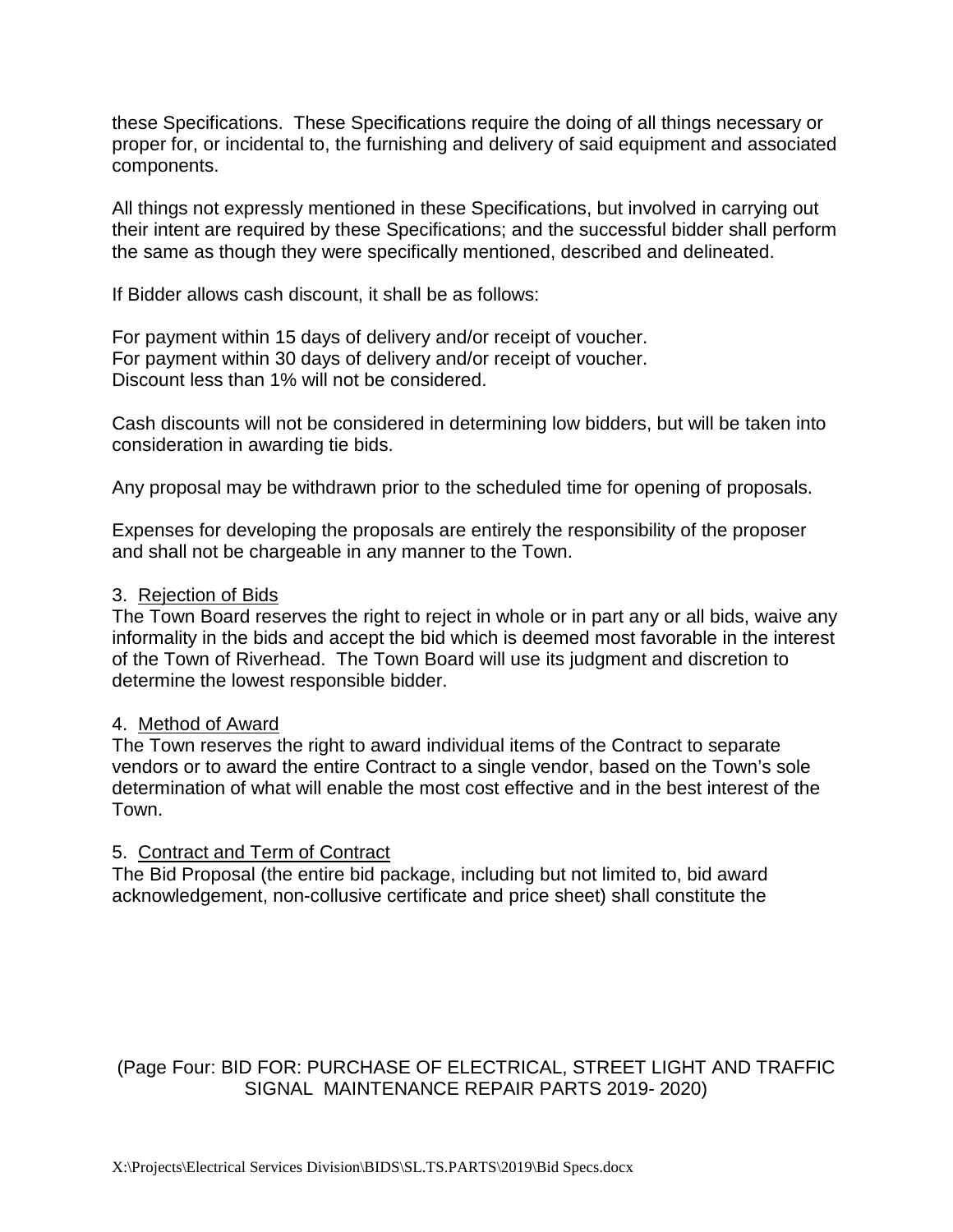contract between the Town and the Contractor. The submission of a bid shall be deemed acceptance of the specifications/contract provisions and shall take full force and effect upon signing of the bid documents **subject to** award of contract. Any contract provisions that have not been stated herein will be drafted and included as necessary.

The contract term shall be for a period of one year to commence on the date of the bid award, however, the Town may consider extending the contract term for an additional one year term under the same terms and conditions as set forth in the bid specifications.

#### 6. Award of Contract

The contract shall be awarded by the adoption of a resolution of the Town Board of the Town of Riverhead. The Town reserves the right to reject any and all bids.

#### 7. Quantity

The Town of Riverhead is in no way obligated to purchase quantities listed in these specifications nor is the Town limited to said quantities.

#### 8. Description of Unit, Component, or Equipment by Model or Brand Name

The mention in the specifications of any unit, component, or equipment by brand name and/or model is meant to convey to the potential bidder the type and quality of the product required and desired by the Town. Any unit, component, or equipment which is of equal type and quality may be considered as such and may be acceptable to the Town, upon agreement by the Town Board to that fact, unless these specifications identify the requirement of model, type, brand and restrict, limit or prohibit such substitution. The decision of the Town Board to accept or reject an equal type and quality shall be deemed final.

#### 9. Delivery

Contractor shall make delivery within 6 weeks after receipt of an order via purchase order. All equipment/supplies delivered shall be delivered "on the ground" at the delivery point designated on the purchase order. All prices are F.O.B.

#### 10. Independent Contractor

It is understood that the Vendor is an independent contractor with respect to its performance under this contract, and shall assume all risks and responsibilities for

## (Page Five: BID FOR: PURCHASE OF ELECTRICAL, STREET LIGHT AND TRAFFIC SIGNAL MAINTENANCE REPAIR PARTS 2019- 2020)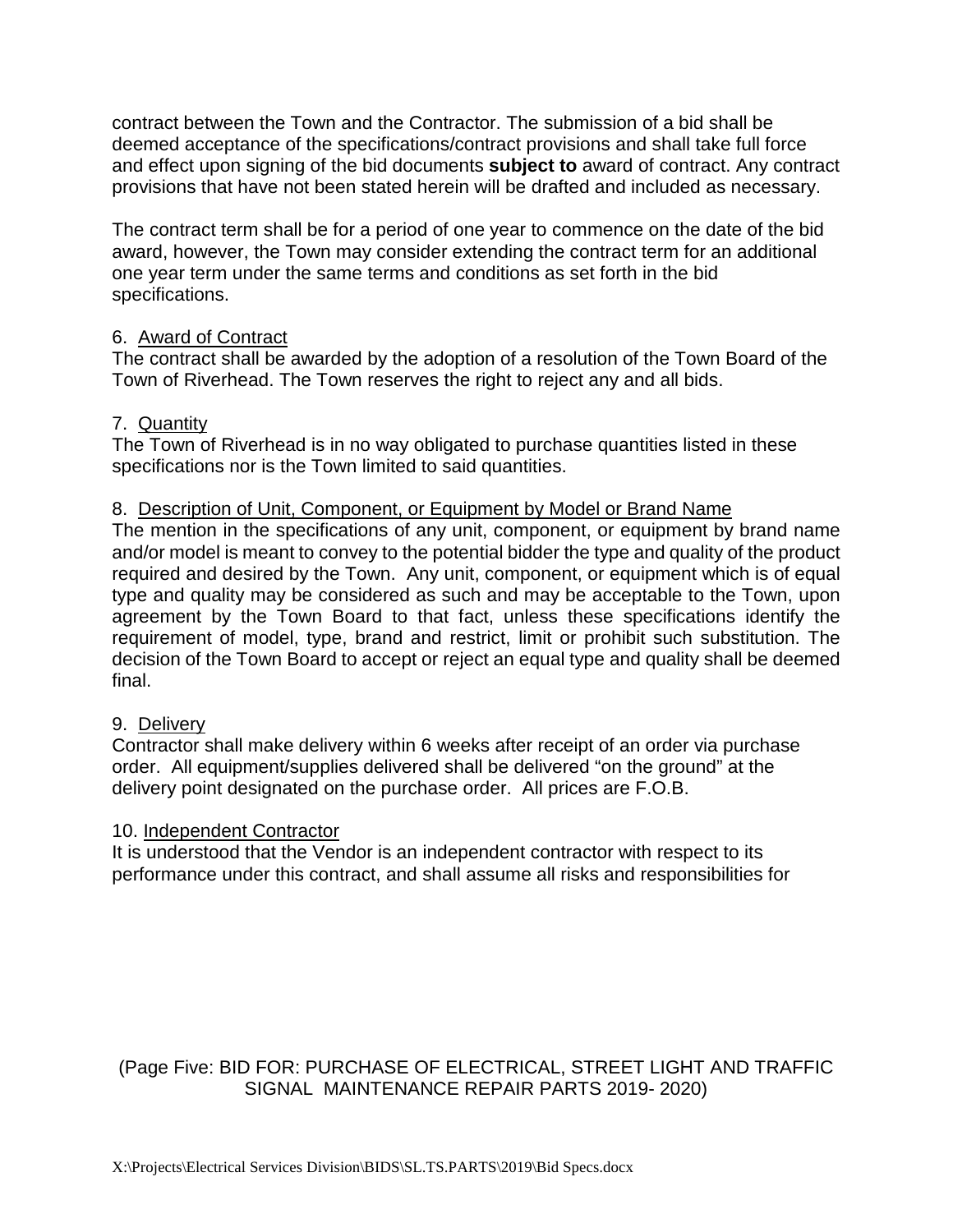Regulations, Orders, Permits and Licenses and with Fire Underwriters requirement, except that where the weight and dimensions requirements set forth herein exceed such provisions, these Specifications shall control.

#### **II. COMPLIANCE WITH RULES AND REGULATIONS**

The unit and associated equipment furnished shall comply with all provisions which would be applicable if the Town of Riverhead were deemed either a private or public corporation of Federal and State of New York Laws, Ordinances, Codes, Rules, Regulations, Orders, Permits and Licenses and with Fire Underwriters requirement, except that where the weight and dimensions requirements set forth herein exceed such provisions, these Specifications shall control.

### **III. DEVIATION**

Minor deviations from the provisions of these Specifications will be considered to permit manufacturers to follow their standard manufacturing process.

Such deviations will be approved, however, only in the sole discretion of the Town of Riverhead and only if in its opinion they do not adversely affect the operation, maintenance, strength, efficiency, effectiveness, or life or the unit or any of its parts.

All proposed minor deviations, with full details, must be listed on a separate Detail Sheet, which must be attached to and made part of this bid.

The Town of Riverhead reserves the absolute right in its sole discretion to accept that bid, if any, which under all circumstances will best serve the public interest.

#### **IV. GUARANTEE**

The vendor warrants and guarantees the equipment herein specified, including all associated equipment furnished, against any defects in design, workmanship and materials, and against failure to operate satisfactorily for a period of six months from the date of acceptance of the units, except defects or failure shown by the vendor. The vendor also warrants and guarantees that the equipment herein specified, if found to be defective or in need of repairs, will be picked up from and delivered back to the Town of Riverhead within a reasonable length of time.

#### (Page Six: BID FOR: PURCHASE OF ELECTRICAL, STREET LIGHT AND TRAFFIC SIGNAL MAINTENANCE REPAIR PARTS 2019- 2020)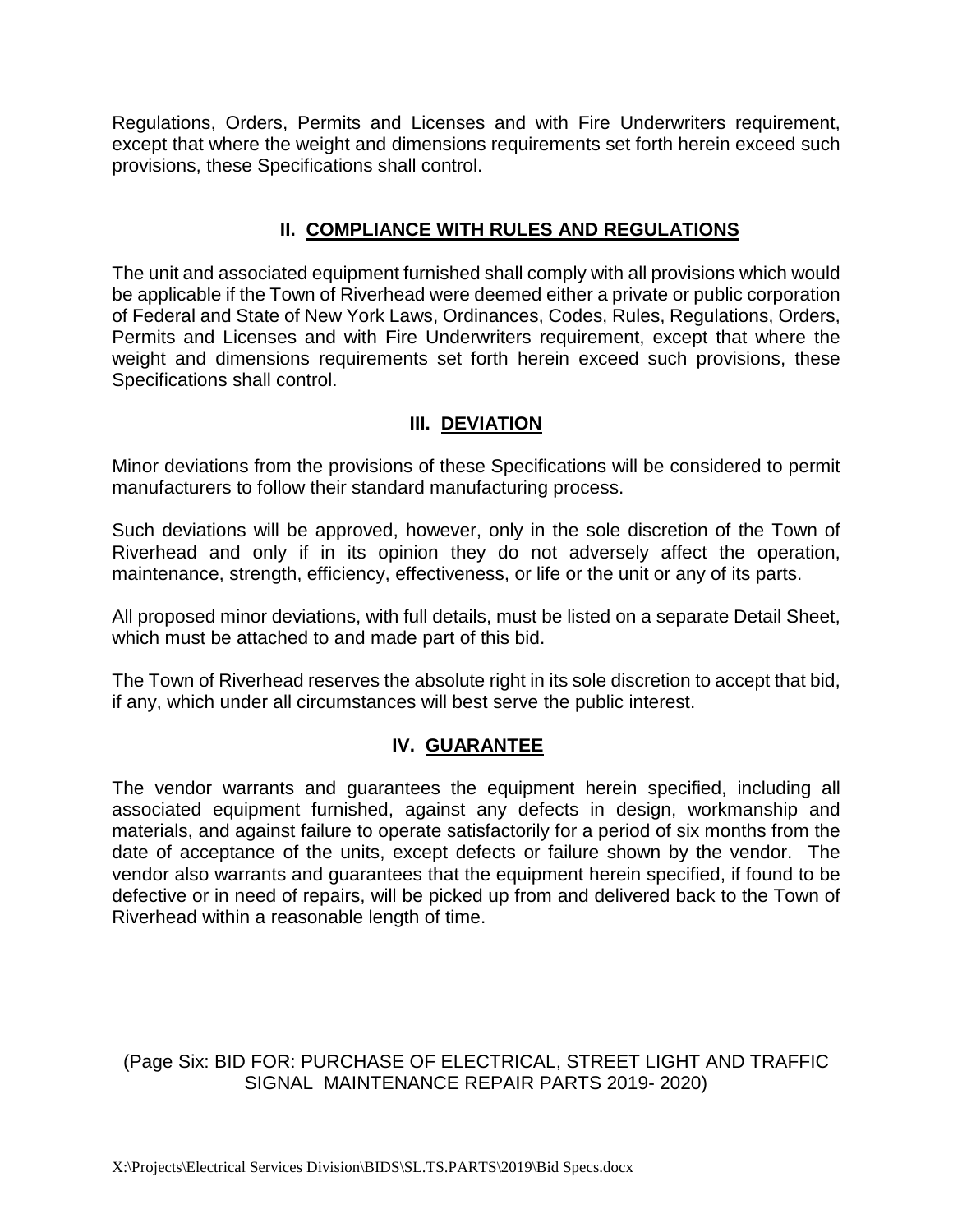#### **V**. **WARRANTY**

Bidders shall provide the Town of Riverhead with a written one-year warranty of all parts and equipment.

#### **VI. PRICES**

The bidder certifies that the prices quoted herein (Bid Specifications Price Sheet) do not include federal excise tax or any federal, New York State or City sales tax and are not higher than prices charged to any governmental or commercial consumer for like merchandise and/or service; and all prices include shipping and freight charges to any municipal building or site within the Town of Riverhead.

If a like or lower quantity of a standard item contained in this bid is sold by a vendor at a price less than the prices quoted herein, the price to the Town of Riverhead shall be reduced to that lower price.

Note, the Town reserves the right to make purchases of materials, equipment, or supplies, or to contract for services, when available, through the county in which the political subdivision or district is located or through any county with-in the State as set forth in General Municipal Law 103(3) and the Town reserves the right to make purchases of materials, equipment, or supplies, or to contract for services available pursuant to sections one hundred sixty-one and one hundred sixty-seven of the State Finance Law through the Office of General Services as set forth in General Municipal Law 104 provided such purchase or service may be made upon the same terms, conditions and specifications at a lower price.

*(Please make certain that you review roman numeral VIII titled "NOTES" prior to completion of Bid Specifications Price Sheet.)* 

> \_\_\_\_\_\_\_\_\_\_\_\_\_\_\_\_\_\_\_\_\_\_\_\_\_\_\_\_\_\_ SIGNED BY

> \_\_\_\_\_\_\_\_\_\_\_\_\_\_\_\_\_\_\_\_\_\_\_\_\_\_\_\_\_\_ TITLE

#### (Page Seven: BID FOR: PURCHASE OF ELECTRICAL, STREET LIGHT AND TRAFFIC SIGNAL MAINTENANCE REPAIR PARTS 2019- 2020)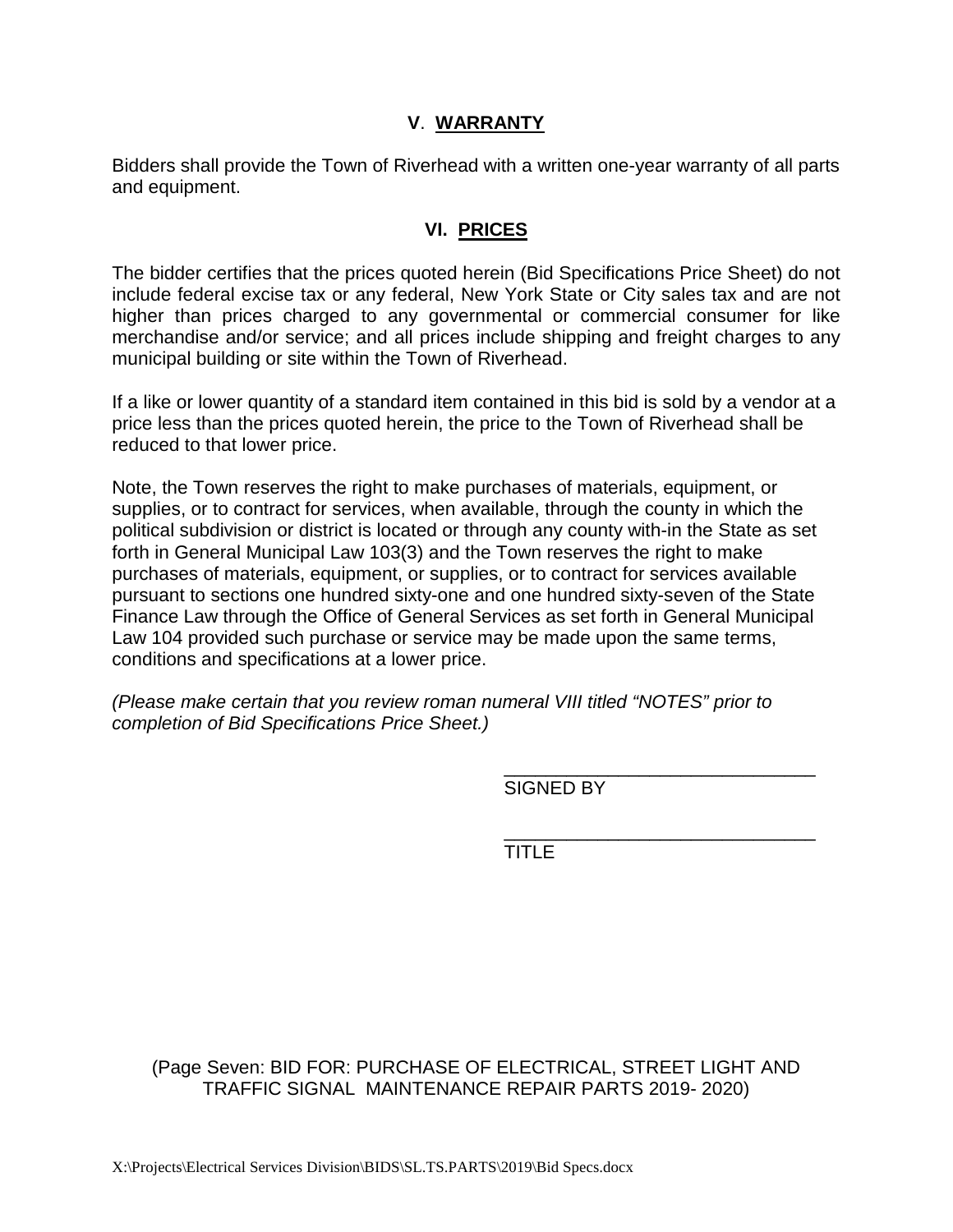#### **TOWN OF RIVERHEAD STREET LIGHT AND TRAFFIC SIGNAL MAINTENANCE REPAIR PARTS 2019-2020**

#### **VII. BID SPECIFICATIONS PRICE SHEET (PLEASE COMPLETE THE FOLLOWING)**

| <b>COMPANY ADDRESS:</b><br><u> 1989 - Johann Stein, mars an de Brandenburg (b. 1989)</u> |                                                                                                                      |  |  |  |  |  |
|------------------------------------------------------------------------------------------|----------------------------------------------------------------------------------------------------------------------|--|--|--|--|--|
|                                                                                          | <u> 2000 - Jan Barat de Barat de la contrada de la contrada de la contrada de la contrada de la contrada de la c</u> |  |  |  |  |  |
|                                                                                          |                                                                                                                      |  |  |  |  |  |
| <b>COMPANY FAX:</b>                                                                      |                                                                                                                      |  |  |  |  |  |
| <b>COMPANY CONTACT:</b>                                                                  |                                                                                                                      |  |  |  |  |  |
| <b>EMAIL ADDRESS:</b>                                                                    |                                                                                                                      |  |  |  |  |  |
|                                                                                          |                                                                                                                      |  |  |  |  |  |
| DATE:                                                                                    |                                                                                                                      |  |  |  |  |  |
| <b>SIGNED:</b>                                                                           |                                                                                                                      |  |  |  |  |  |
| TITLE:                                                                                   |                                                                                                                      |  |  |  |  |  |

#### (Page Eight: BID FOR: PURCHASE OF ELECTRICAL, STREET LIGHT AND TRAFFIC SIGNAL MAINTENANCE REPAIR PARTS 2019- 2020)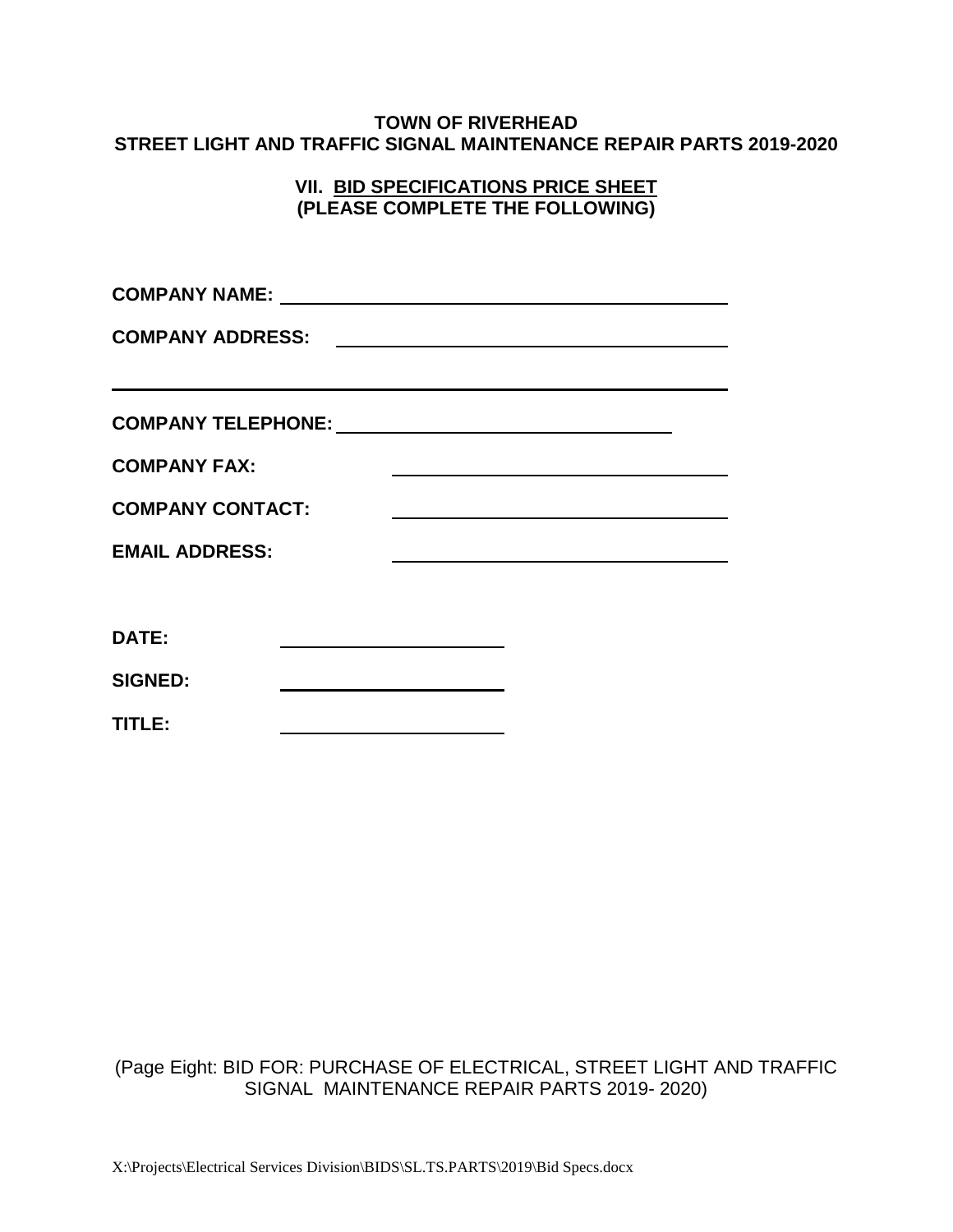# Town of Riverhead Street Lighting Parts Bid Bidder:

| Item#           | <b>Item</b>                            | <b>Description</b>                                                                                 | Manufacturer       | <b>Manufacturer model #</b> | <b>PRICE EACH</b> |
|-----------------|----------------------------------------|----------------------------------------------------------------------------------------------------|--------------------|-----------------------------|-------------------|
| <b>B1</b>       | High Pressure Sodium lamp- medium base | 50 Watts HPS Lamp, BD17, Medium Screw (E26), 4000 Lumens                                           | <b>PHILIPS</b>     | C50S68/M                    |                   |
| <b>B2</b>       | Metal Halide Lamp                      | 100 Watts Metal Halide HID Lamp, BD17, Medium Screw (E26), 9000 Lumens, 4000k Bulb Color Temp.     | <b>PHILIPS</b>     | <b>MH100/U</b>              |                   |
| B <sub>3</sub>  | High Pressure Sodium Lamp              | 150 Watts High Pressure Sodium High Pressure Sodium Lamp, BD17, Medium Screw (E26), 16,000 Lumens  | <b>PHILIPS</b>     | C150S55/M                   |                   |
| <b>B5</b>       | High Pressure Sodium Lamp              | 70 Watts HPS Lamp, ED23-1/2, Mogul Screw (E39), 6500 Lumens                                        | <b>PHILIPS</b>     | C70S62/ALTO                 |                   |
| B6              | High Pressure Sodium Lamp              | 100 Watts HPS Lamp, ED23-1/2, Mogul Screw (E39), 9400 Lumens                                       | <b>PHILIPS</b>     | C100S54/ALTO                |                   |
| <b>B7</b>       | High Pressure Sodium Lamp              | 150 Watts HPS Lamp, ED23-1/2, Mogul Screw (E39), 15800 Lumens                                      | <b>PHILIPS</b>     | C150S55/ALTO                |                   |
| B <sub>8</sub>  | High Pressure Sodium Lamp              | 250 Watts HPS Lamp, ED18, Mogul Screw (E39), 27000 Lumens                                          | <b>PHILIPS</b>     | C250S50/ALTO                |                   |
| B9              | High Pressure Sodium Lamp              | 400 Watts HPS Lamp, ED18, Mogul Screw (E39), 50000 Lumens                                          | <b>PHILIPS</b>     | C400S51/ALTO                |                   |
| <b>B10</b>      | High Pressure Sodium Lamp              | 1000 Watts HPS Lamp, E25, Mogul Screw (E39), 140000 Lumens                                         | <b>PHILIPS</b>     | C1000S52/ALTO               |                   |
| <b>B11</b>      | Metal Halide Lamp                      | 175 Watts Metal Halide HID Lamp, ED28, Mogul Screw (E39), 14700 Lumens, 4300k Bulb Color Temp.     | <b>PHILIPS</b>     | <b>MH175/U</b>              |                   |
| <b>B12</b>      | Metal Halide Lamp                      | 250 Watts Metal Halide HID Lamp, ED28, Mogul Screw (E39), 21250 Lumens, 4000k Bulb Color Temp.     | <b>PHILIPS</b>     | <b>MH250/U</b>              |                   |
|                 |                                        |                                                                                                    |                    |                             |                   |
| TB1             | <b>Traffic Signal Light Bulb</b>       | Philips 69W 130V A21 Traffic Signal E26 Base                                                       | <b>PHILIPS</b>     | 222042                      |                   |
| TB <sub>2</sub> | <b>Traffic Signal Light Bulb</b>       | 116W A21 TRAFFIC SIGNAL LAMP 130V                                                                  | <b>PHILIPS</b>     | 224857                      |                   |
| Τ1              | HID Ballast Kit (HPS lamp)             | HPS HID Ballast Kit, 70 Max. Lamp Watts, 120/208/240/277 V, Pulse Ballast Start Typ                | <b>ADVANCE</b>     | 71A7971-001D                |                   |
| T <sub>2</sub>  | HID Ballast Kit (HPS lamp)             | HPS HID Ballast Kit, 100 Max. Lamp Watts, 120/208/240/277 V, Pulse Ballast Start Type              | ADVANCE            | 71A8071-001D                |                   |
| T3              | HID Ballast Kit (HPS lamp)             | HPS HID Ballast Kit, 150 Max. Lamp Watts, 120/208/240/277 V, Pulse Ballast Start Type              | ADVANCE            | 71A8172-001D                |                   |
| Τ4              | HID Ballast Kit (HPS lamp)             | HPS HID Ballast Kit, 250 Max. Lamp Watts, 120/208/240/277 V, Pulse Ballast Start Type              | ADVANCE            | 71A8271-001D                |                   |
| T5              | HID Ballast Kit (HPS lamp)             | HPS HID Ballast Kit, 400 Max. Lamp Watts, 120/208/240/277 V, Pulse Ballast Start Type              | ADVANCE            | 71A6051-001D                |                   |
| T <sub>6</sub>  | HID Ballast Kit (HPS lamp)             | HPS HID Ballast Kit, 1000 Max. Lamp Watts, 120/208/240/277 V, Pulse Ballast Start Type             | ADVANCE            | 71A6572-001D                |                   |
| T8              | HID Ballast Kit (MH lamp, medium)      | UNIVERSAL M90 100 Watt HID Metal Halide (MH) 120V/208V/240V/277V                                   | Universal Lighting | M100MLTLC3M500K             |                   |
| T9              | HID Ballast Kit (MH lamp, medium)      | Universal Core and Coil Ballast Kit For 150W Metal Halide Lamp 120V to 277V                        | Universal Lighting | M150MLTLC3M500K             |                   |
| <b>T10</b>      | HID Ballast Kit (MH lamp, mogul)       | MH HID Ballast Kit, 175 Max. Lamp Watts, 120/208/240/277 V, Pulse Ballast Start Type               | ADVANCE            | 71A5570-001D                |                   |
| T <sub>11</sub> | HID Ballast Kit (MH lamp, mogul)       | Halco 55144-M58/250 WA/4T/K Metal Halide Ballast Kit                                               | Halco              | M58/250CWA/4T/K             |                   |
| T12             | HID Ballast Kit (MH lamp, mogul)       | Metal Halide HID Ballast Kit, 400 Max. Lamp Watts, 120/208/240/277/480 V, Pulse Ballast Start Type | <b>ADVANCE</b>     | 71A6052-001D                |                   |
| T <sub>13</sub> | HID Ballast kit (MH lamp, mogul)       | Deltek 87614 M1000ML5AA5 Metal Halide Ballast 1000W 120-480V Multi-Tap                             | <b>Deltek</b>      | M1000ML5AA5                 |                   |
| T <sub>14</sub> | HID Ballast kit (MH lamp, mogul)       | Venture V90D6612K - 1500 Watt - Metal Halide Ballast                                               | Venture Lighting   | V90D6612K                   |                   |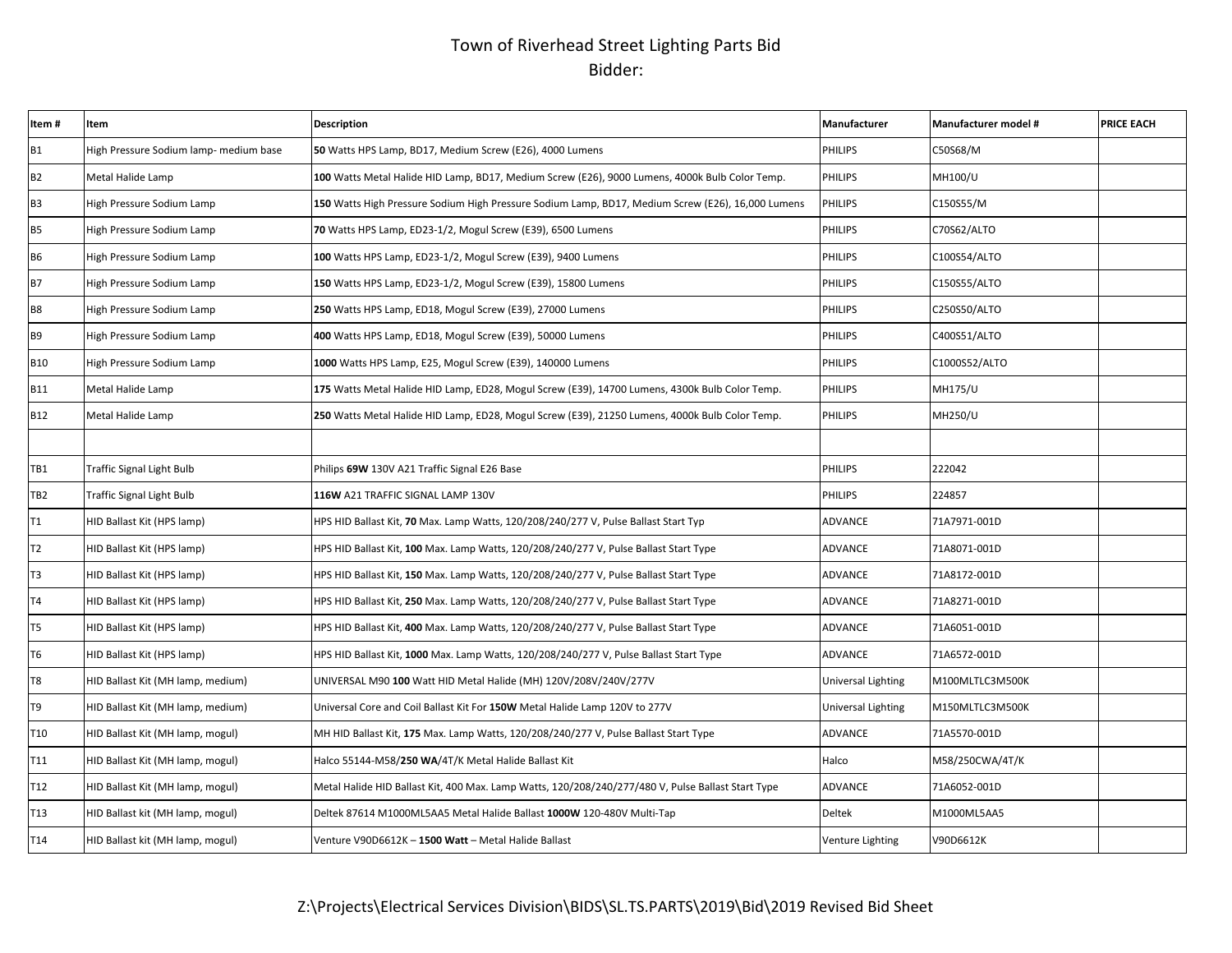# Town of Riverhead Street Lighting Parts Bid Bidder:

| MC1             | Photo Cell                  | Sunrise Technoliges FP7790B-SSS Photo Control, 105-305V, Blue, 1000W -Standard Photocell                                                                         | Sunrise Technologies       | FP7790B-SSS                  |  |
|-----------------|-----------------------------|------------------------------------------------------------------------------------------------------------------------------------------------------------------|----------------------------|------------------------------|--|
| MC <sub>2</sub> | Photo Cell                  | Sunrise Technoliges FP7790B-SSS Photo Control, 105-305V, Blue, 1000W LED LONG LIFE PHOTOCELL                                                                     | Sunrise Technologies       | ELL124-----BLUE OR GRAY      |  |
| MC3             | Photo Cell                  | Area Lighting Research AA-305 300 Watt Photocell 120V                                                                                                            | Area Lighting              | AA-305                       |  |
| MC4             | Ignitor                     | GE Lighting 35-967410-51 Rectangular HID Igniter; 35 - 400 Watt, For Wallighter 400 Luminaire                                                                    | <b>GE Lighting Systems</b> | 35-967410-51                 |  |
| MC5             | <b>Ballast</b>              | TWIST LOCK REPLACEMENT SOCKET Ballast                                                                                                                            | <b>GE Lighting Systems</b> | 35-964960-55                 |  |
| MC6             | Fixture Arm                 | 8' LONG ALUMINUM ARM WITH GROMMETS & GROUND LUGS, 18" RISE FROM RIGHT ANGLE                                                                                      |                            |                              |  |
| MC7             | Ignitor                     | Ignitor Lamp HID 35-150W HPS52-55VLP - DISCONTINIUED                                                                                                             | <b>General Electric</b>    | 35-216702-01-K               |  |
| MC8             | Ignitor                     | GE Lighting 31-216702R22 Ignitor, High Pressure Sodium, 70/100W                                                                                                  | General Electric           | 35-216702R22                 |  |
| MC9             | Twist lock                  | MULBERRY #30862 Photocontrol Receptacle, Turn-Lock, Wall/Pole Bracket/1/2 in. IPS Thread Mount                                                                   | Mulberry                   | mulb 30862                   |  |
| <b>MC10</b>     | Electric tape               | 3M 1700 Electrical Tape - 3/4" x 60' (BLK)                                                                                                                       | 3M                         | S-16166                      |  |
| <b>MC11</b>     | Electric tape               | 3M 1700 Electrical Tape - 3/4" x 60'                                                                                                                             | 3M                         |                              |  |
| <b>MC12</b>     | Electric tape               | 3M 1700 Electrical Tape - 3/4" x 60'                                                                                                                             | 3M                         |                              |  |
| <b>MC13</b>     | Electric tape               | 3M 1700 Electrical Tape - 3/4" x 60'                                                                                                                             | 3M                         |                              |  |
| <b>MC14</b>     | Electric tape               | 3M 1700 Electrical Tape - 3/4" x 60'                                                                                                                             | 3M                         |                              |  |
|                 |                             |                                                                                                                                                                  |                            |                              |  |
| BC <sub>1</sub> | Split-Bolt Connector        | Split-Bolt Connector, Copper Alloy, Min. Tap Conductor w/1 Max. Main (AWG) 14 str                                                                                | <b>BURNDY</b>              | <b>KS-20</b>                 |  |
| BC <sub>2</sub> | Split-Bolt Connector        | Split-Bolt Connector, Copper Alloy, Min. Tap Conductor w/1 Max. Main (AWG) 14 str                                                                                | <b>BURNDY</b>              | <b>KS-23</b>                 |  |
| BC <sub>3</sub> | Split-Bolt Connector        | Copper Split Bolt, Cu: 4 AWG-1/0 AWG (Str) (Run & Tap).                                                                                                          | <b>BURNDY</b>              | $KS-25$                      |  |
| BC4             | Clamp                       | Cast Aluminum Alloy TAPIT <sup>M</sup> , GROOVE A, AL/CU: 4/0 STR - 400 kcmil, ACSR : 3/0 - 336.4 GROOVE B, AL/CU: 6<br>SOL - 2/0 STR ACSR : 6 - 2/0 W/INHIBITOR | <b>BURNDY</b>              | UC33R                        |  |
| BC5             | Parallel Clamp              | UC28Rs Clamp, Wrench:9/16.                                                                                                                                       | <b>BURNDY</b>              | UC28RS                       |  |
|                 |                             |                                                                                                                                                                  |                            |                              |  |
| FP1             | Lens Glass                  | GE Glass Flat Lens Luminaire M250a, Type 2, GE # 35-962470-04                                                                                                    | General Electric           | 35-962470-04                 |  |
| FP <sub>2</sub> | <b>Fixtures &amp; Poles</b> | LED Roadway Light, Replacement for 150W HPS/MH, 120 to 277V, 7000 Lumens, 58.0 Max. Wattage "Main<br>Roads"                                                      | <b>GE LIGHTING</b>         | ERL1007B340AGRAY             |  |
| FP3             | Fixtures & Poles            | LED Roadway Light, Replacement for 70W HPS/MH, 120 to 277V, 4000 Lumens, 31.0 Max. Wattage<br>"Secondary Roads"                                                  | <b>GE LIGHTING</b>         | ERL1004B340AGRAY             |  |
| FP4             | <b>Fixtures &amp; Poles</b> | LED Post Top Light Symmetric 4000K - 6800 Lumens 83 Watts "Main Street Avery Decorative"                                                                         | <b>GE LIGHTING</b>         | EPAS-0-C5-40-B-2-F-BLCK      |  |
| FP5             | Fixtures & Poles            | LED Post Top Light Symmetric 4000K - 3500 Lumens 48 Watts "Main Street Avery Decorative"                                                                         | <b>GE LIGHTING</b>         | EPAS-0-E5-40-B-2-F-BLCK      |  |
| FP <sub>6</sub> | Fixtures & Poles            | LED Post Top Light Symmetric 3000K - 3000 Lumens 30 Watts "Subdivison Town & Country"                                                                            | <b>GE LIGHTING</b>         | EPTT-01-0-03-B-N-30-E-P-BLCK |  |
| FP7             | Fixtures & Poles            | LED Flood Light 250 watt equivent -78 watts 4000k Slipfitter Mount Bronze Premium Fixture (WHITE OR<br><b>BRONZE)</b>                                            | RAB                        | FXLED78SFN--/PCT-            |  |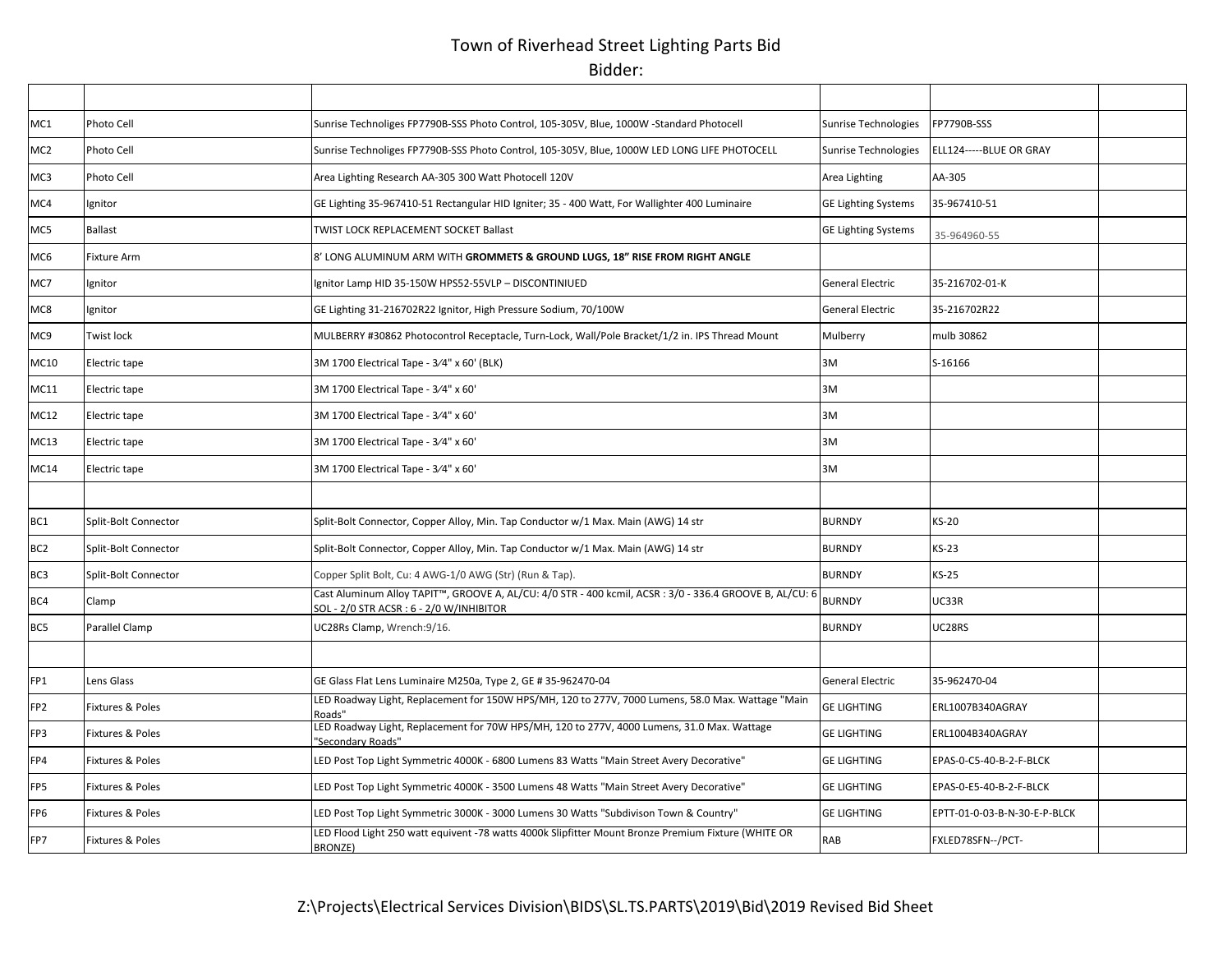# Town of Riverhead Street Lighting Parts Bid

Bidder:

| FP8             | Fixtures & Poles               | LED Flood Light 400 watt equivent - 150 watts 4000k Slipfitter Mount Bronze Premium Fixture (WHITE OR<br><b>BRONZE)</b> | <b>RAB</b>           | FXLED150SFN--/PCT-           |  |
|-----------------|--------------------------------|-------------------------------------------------------------------------------------------------------------------------|----------------------|------------------------------|--|
| FP9             | Fixtures & Poles               | LED Flood Light 250 watt equivent -70 watts 4000k Slipfitter Mount Bronze Economic Fixture (WHITE OR<br><b>BRONZE)</b>  | <b>RAB</b>           | PIPXL70SFN-/D10/PCT-         |  |
| FP10            | Fixtures & Poles               | LED PANEL LIGHT 1X4 TROFFER 40 Watt 4000k 4400 Lumens (60000 hrs life span)                                             | <b>RAB</b>           | EZPAN1X4-40N/D10             |  |
| FP11            | Fixtures & Poles               | LED PANEL LIGHT 2X2 TROFFER 40 Watt 4000k 4400 Lumens (60000 hrs life span)                                             | <b>RAB</b>           | EZPAN2X2-40N/D10             |  |
| FP12            | Fixtures & Poles               | LED PANEL LIGHT 2X4 TROFFER 40 Watt 4000k 4400 Lumens (60000 hrs life span)                                             | <b>RAB</b>           | EZPAN2X4-40N/D10             |  |
| <b>FP13</b>     | Fixtures & Poles               | LED Surface Mount 4' Wrap Fixture                                                                                       | <b>RAB</b>           | GUS4-50NW/D10                |  |
| FP14            | Fixtures & Poles               | LED Wall Pack Exterior Fixture 4000K 18 Watts 2500 Lumens (WHITE OR BRONZE)                                             | <b>RAB</b>           | SLIM18NW                     |  |
| FP15            | Fixtures & Poles               | 20' Test Pole Highline (HL-100) Black                                                                                   |                      |                              |  |
| FP16            | Fixtures & Poles               | RCT4M100YE52BA (Main Street Decorative Poles)                                                                           |                      |                              |  |
| FP17            | Fixtures & Poles               | MEM Modern Epic (new graingebel park lights)                                                                            | Eaton/Cooper         | MEM-E1-LED-E-U-T3-4-FL-BK    |  |
| FP18            | Fixtures & Poles               | Bishop Sytle Single Pole Mount Arm                                                                                      | Eaton/Cooper         | SA6105                       |  |
| FP19            | Fixtures & Poles               | Bishop Sytle Twin Pole Mount Arm                                                                                        | Eaton/Cooper         | SA6107                       |  |
| FP20            | Fixtures & Poles               | Traditional Single Pole Mount Arm                                                                                       | Eaton/Cooper         | SA6109                       |  |
| FP21            | Fixtures & Poles               | Traditional Double Pole Mount Arm                                                                                       | Eaton/Cooper         | SA6116                       |  |
|                 |                                |                                                                                                                         |                      |                              |  |
| BF1             | <b>Bollard</b>                 | OceanWalk Architectural Bollard, 100 watt HID Lamp, 277 volt                                                            | <b>OceanWalk</b>     | OWK-2-8R42-COG-100-P-6-AB-BK |  |
| FH1             | <b>Fuse Holder</b>             | 1-Pole Midget Fuse Holder, AC: 600VAC; DC: 600VDC, 0 to 30 A, Series BAF, FNM, FNQ, KLM, KTK                            | <b>EATON BUSSMAN</b> | HEB-AA                       |  |
| FH <sub>2</sub> | Fuse (midget)                  | 15A Melamine Midget Fuse with 600VAC voltage rating; KTK Series                                                         | <b>EATON BUSSMAN</b> | <b>KTK-15</b>                |  |
| FH3             | Fuse (midget)                  | 20A Melamine Midget Fuse with 600VAC voltage rating; KTK Series                                                         | <b>EATON BUSSMAN</b> | <b>KTK-20</b>                |  |
| FH4             | Fuse (midget)                  | 30A Melamine Midget Fuse with 600VAC voltage rating; KTK Series                                                         | <b>EATON BUSSMAN</b> | <b>KTK-30</b>                |  |
|                 |                                |                                                                                                                         |                      |                              |  |
| LL1             | <b>Traffic Signal LED Lens</b> | 8" LED TRAFFIC SIGNAL MODULE (GREEN)                                                                                    |                      |                              |  |
| LL2             | <b>Traffic Signal LED Lens</b> | 8" LED TRAFFIC SIGNAL MODULE (YELLOW)                                                                                   |                      |                              |  |
| L3              | <b>Traffic Signal LED Lens</b> | 8" LED TRAFFIC SIGNAL MODULE (RED)                                                                                      |                      |                              |  |
| LL4             | <b>Traffic Signal LED Lens</b> | 12" LED TRAFFIC SIGNAL MODULE (GREEN)                                                                                   |                      |                              |  |
| LL5             | <b>Traffic Signal LED Lens</b> | 12" LED TRAFFIC SIGNAL MODULE (YELLOW)                                                                                  |                      |                              |  |
| LL6             | <b>Traffic Signal LED Lens</b> | 12" LED TRAFFIC SIGNAL MODULE (RED)                                                                                     |                      |                              |  |
| LL7             | <b>Traffic Signal LED Lens</b> | 8" ARROW (GREEN/AMBER)                                                                                                  |                      |                              |  |
| LL8             | Traffic Signal LED Lens        | 12" ARROW (GREEN/AMBER)                                                                                                 |                      |                              |  |
|                 |                                |                                                                                                                         |                      |                              |  |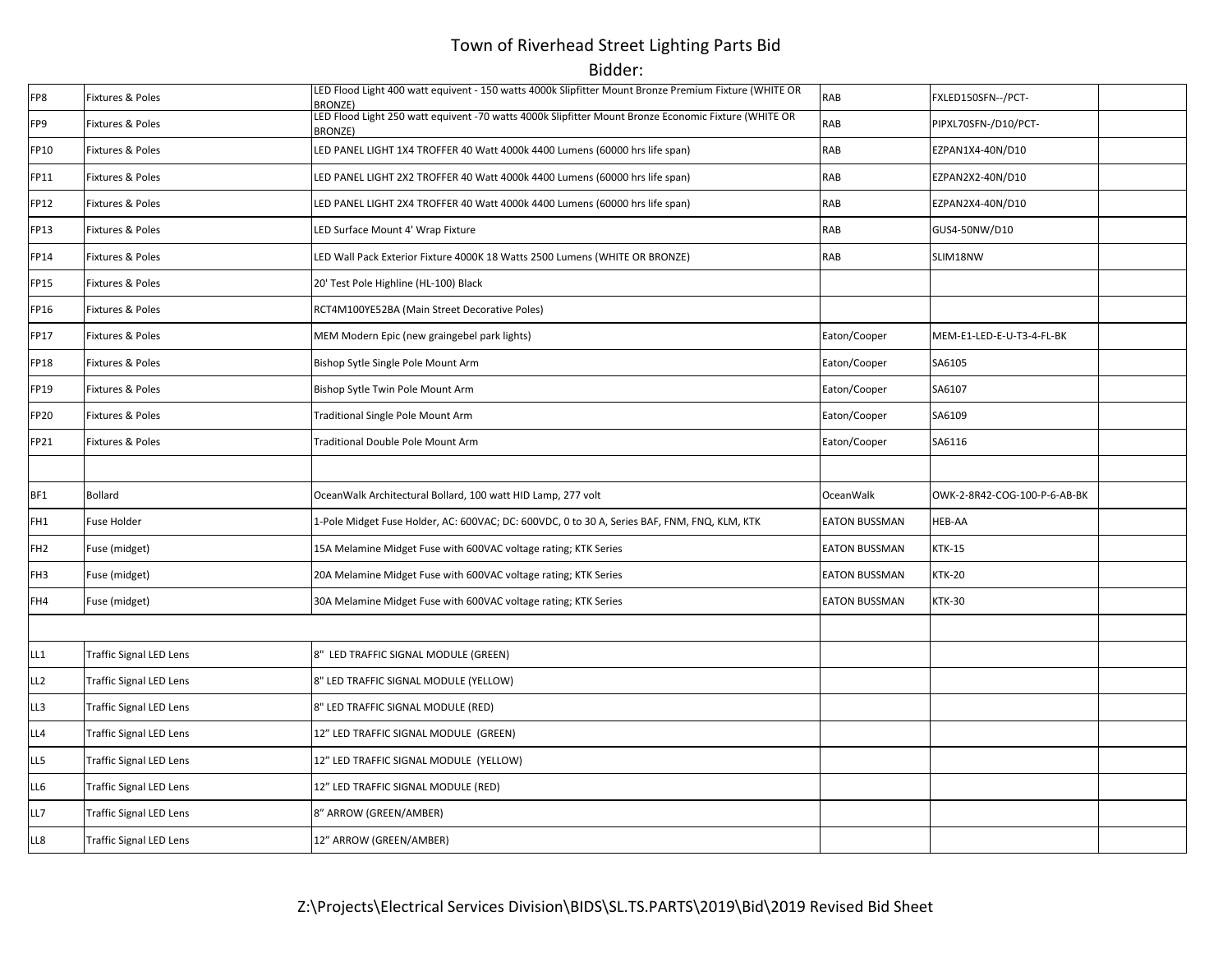# Town of Riverhead Street Lighting Parts Bid Bidder:

| LTS1             | LED traffic signal        | T7SS ENCOM SPREAD SPECTRUM COORDINATION UNIT                                                                                               |                                  |                               |  |
|------------------|---------------------------|--------------------------------------------------------------------------------------------------------------------------------------------|----------------------------------|-------------------------------|--|
| LST <sub>2</sub> | LED traffic signal        | T7SS ATENEX YAGI ANTENNA                                                                                                                   |                                  |                               |  |
| LST <sub>3</sub> | LED traffic signal        | T10CB GEL CORE (2) PEDESTRIAN SIGNALS COUNTDOWN, LED                                                                                       |                                  |                               |  |
| LST4             | LED traffic signal        | T10LA GEL CORE (4) PEDESTRIAN SIGNALS                                                                                                      |                                  |                               |  |
| LST5             | LED traffic signal        | T12LED GEL CORE (36)-12" BALL LED TRAFFIC SIGNAL SECTIONS                                                                                  |                                  |                               |  |
| LST <sub>6</sub> | LED traffic signal        | T16 Econolite 2070L - Discontiniued                                                                                                        | Econolite                        |                               |  |
| LST7             | LED traffic signal        | The Model 200 solid state Switch Pack is compatible with Type 170 cabinets. 10 A                                                           | PDC                              | Model 200 (or model SSS-86-3) |  |
| LST8             | LED traffic signal        | The model 204 solid state Flasher is compatible with Type 170 cabinets. 15 A                                                               | <b>PDC</b>                       | Model 204 (or model SSF 86)   |  |
| LST9             | LED traffic signal        | EDI Model 210E RMS Signal Monitor                                                                                                          | <b>EDI</b>                       | Model 210E                    |  |
| <b>LST10</b>     | LED traffic signal        | EDI Model LMD222 Inductive Loop Detector                                                                                                   | <b>EDI</b>                       | <b>LMD222</b>                 |  |
| <b>LST11</b>     | LED traffic signal        | GDI Model DIM242 Dual DC Isolator                                                                                                          | <b>GDI</b> communications<br>LLC | <b>DIM242</b>                 |  |
| <b>LST12</b>     | LED traffic signal        | T16 GDI 4965A DATA TO FSK MODEM 9600 BAUD                                                                                                  |                                  |                               |  |
| <b>LST13</b>     | LED traffic signal        | T19 GTT (1)-OPTCOM GPS PREEMPTION CARD                                                                                                     |                                  |                               |  |
| <b>LST14</b>     | LED traffic signal        | T19 GTT (1)-OPTCOM GPS PREEMPTION SENSOR                                                                                                   |                                  |                               |  |
| <b>LST15</b>     | LED traffic signal        | T24 PELCO (4)-PEDESTRIAN PB ASSEMBLIES                                                                                                     |                                  |                               |  |
| <b>LST16</b>     | LED traffic signal        | T24C PELCO (2)-COUNTDOWN PEDESTRIAN PB ASSEMBLIES                                                                                          |                                  |                               |  |
| <b>LST17</b>     | LED traffic signal        | EDI 210E Series Signal Monitor                                                                                                             | <b>EDI</b>                       | 210 e series type 170/179     |  |
| <b>LST18</b>     | LED traffic signal        | Two channel rack mount detector with 8 levels of sensitivity, four loop frequencies, three modes of<br>operations. DIP switch front panel. | <b>EDI</b>                       | LM 222                        |  |
| <b>LST19</b>     | LED traffic signal        | Model 242DC Isolator                                                                                                                       | <b>EDI</b>                       | Model 242DC                   |  |
|                  |                           |                                                                                                                                            |                                  |                               |  |
| ME1              | MISC EELECTRICAL SUPPLIES | SPLICE BOX POLYETHYLENE, STEEL COVER (FP-4124-IS-PH-GU                                                                                     |                                  |                               |  |
| ME <sub>2</sub>  | MISC EELECTRICAL SUPPLIES | WEATHER PROOF PLUG END - MALE                                                                                                              |                                  |                               |  |
| ME3              | MISC EELECTRICAL SUPPLIES | WEATHER PROOF PLUG END - FEMALE                                                                                                            |                                  |                               |  |
| ME4              | MISC EELECTRICAL SUPPLIES | THHWN WIRE SOLID & STRANDED 10 GAUGE 500' ROLL (WHITE, BLACK, GREEN)                                                                       |                                  |                               |  |
| ME5              | MISC EELECTRICAL SUPPLIES | THHWN WIRE SOLID & STRANDED 12 GAUGE 500' ROLL (WHITE, BLACK, GREEN)                                                                       |                                  |                               |  |
| ME <sub>6</sub>  | MISC EELECTRICAL SUPPLIES | 315 ft., Solid, Building Wire, 6 AWG                                                                                                       | Southwire company                | 10638502                      |  |
| ME7              | MISC EELECTRICAL SUPPLIES | Twist On Wire Connector, Tan/Yellow, Performance Plus Series, Max. Wire Combination: (3) 12 AWG                                            | 3M                               | $T/Y + Jug$                   |  |
| ME8              | MISC EELECTRICAL SUPPLIES | Twist On Wire Connector, Red/Yellow, Performance Plus Series                                                                               | 3M                               | $R/Y + Jug$                   |  |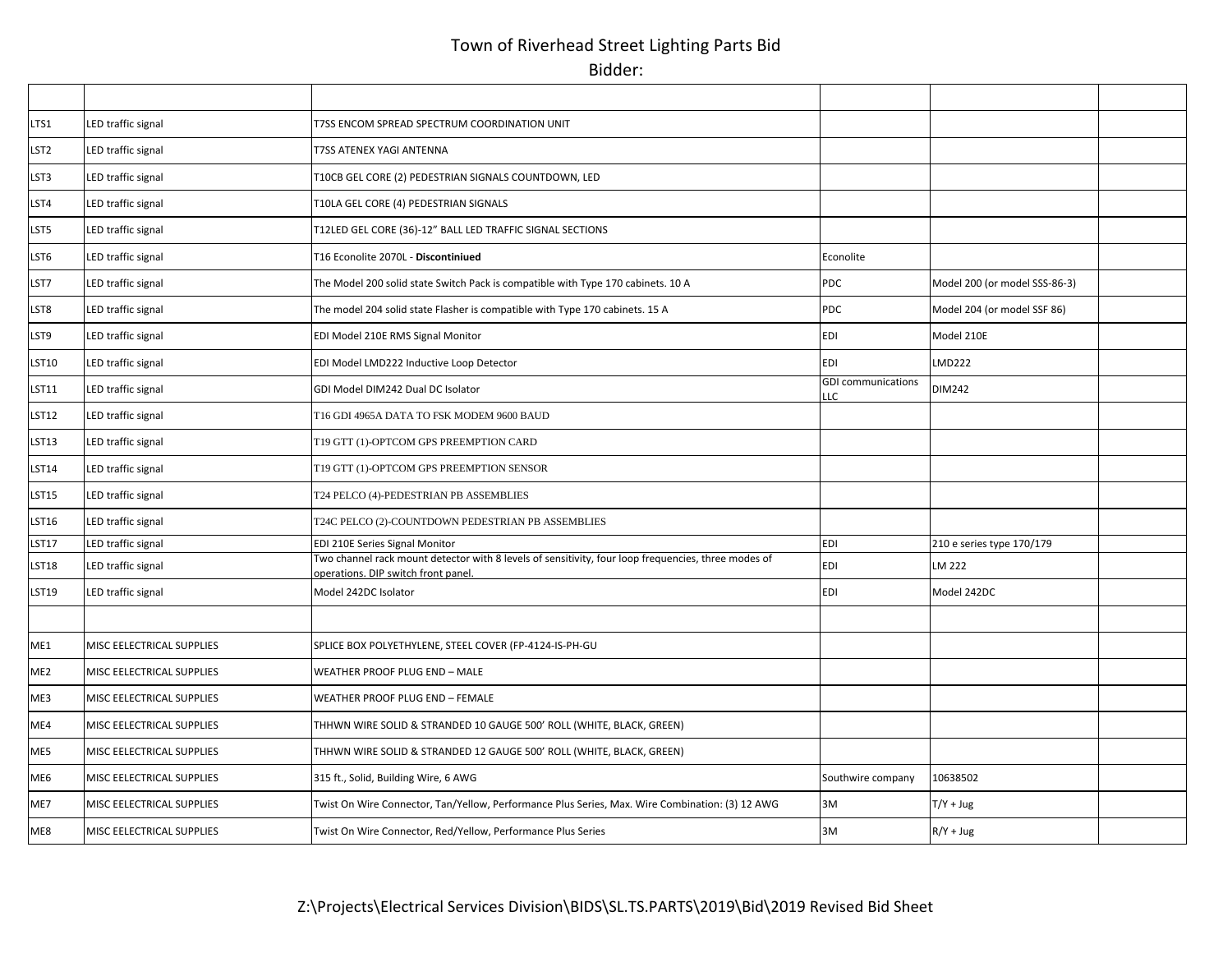# Town of Riverhead Street Lighting Parts Bid

Bidder:

| ME9         | <b>IMISC EELECTRICAL SUPPLIES</b> | Twist On Wire Connector, Blue/Orange, Performance Plus Series, Max. Wire Combination: (3) 12 AWG | 3M                        | $O/B + Jug$ |  |
|-------------|-----------------------------------|--------------------------------------------------------------------------------------------------|---------------------------|-------------|--|
| <b>ME10</b> | <b>MISC EELECTRICAL SUPPLIES</b>  | 12/3 SJO-WA WIRE                                                                                 |                           |             |  |
| ME11        | <b>IMISC EELECTRICAL SUPPLIES</b> | Richards Line Tap Connector # SDC-495                                                            | Richards<br>Manufacturing |             |  |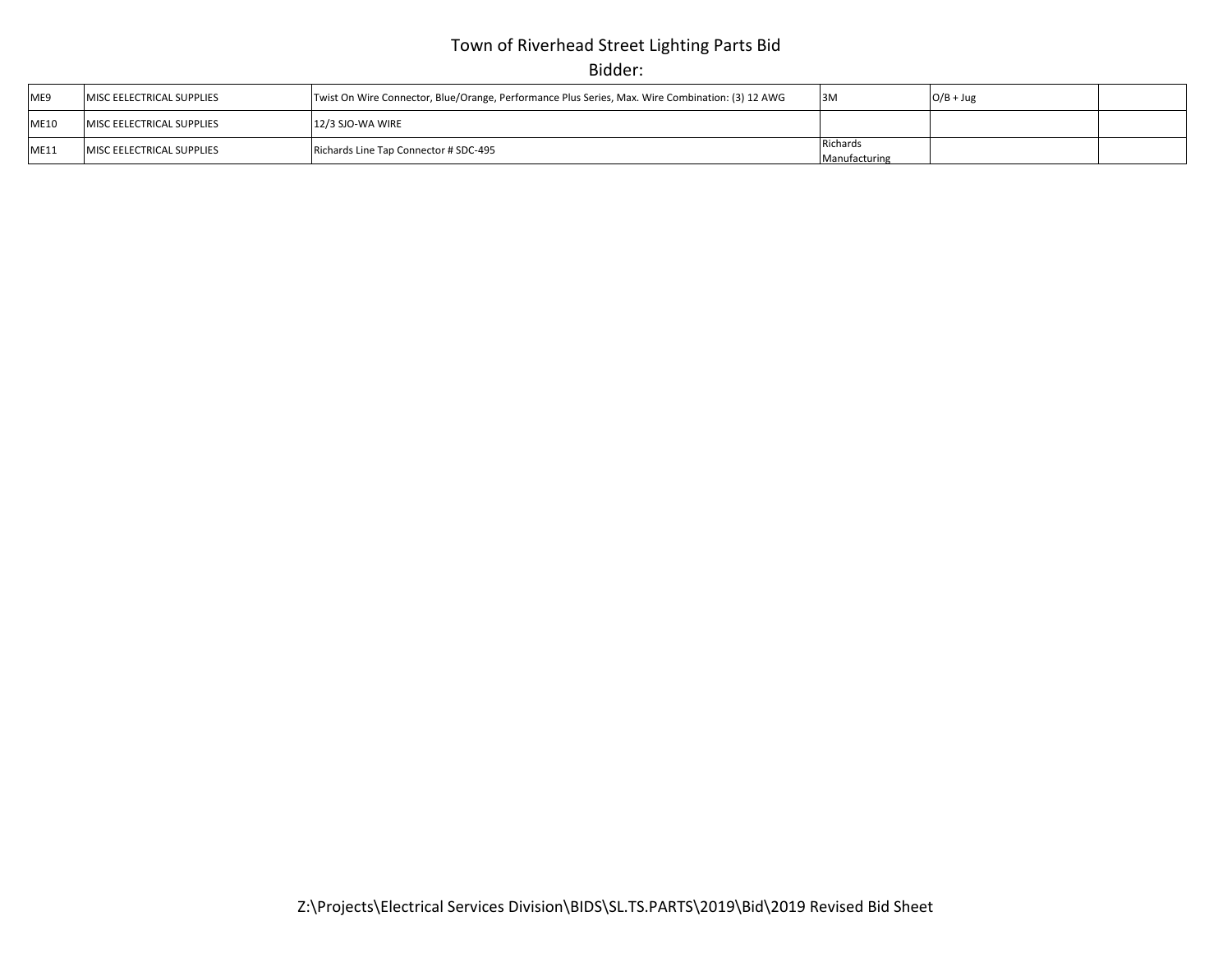# **VIII. NOTES**

- **1. ALL BULBS MUST BE AS MANUFACTURED IN THE UNITED STATES OF AMERICA BY G.E., PHILIPS, SYLVANIA OR OTHER ACCEPTABLE AMERICAN MADE MANUFACTURER. NO FOREIGN MADE BULBS WILL ACCEPTED. PRICES BID SHALL BE FOR AMERICAN MADE BULBS AS SUPPLIED BY ONE OF THE ABOVE MANUFACTURERS OR AN AMERICAN MANUFACTURER DEEMED ACCEPTABLE BY THE TOWN OF RIVERHEAD.**
- **2. UNIT PRICE SHOULD INCLUDE DELIVERY CHARGE TO RIVERHEAD, STREET LIGHTING MAINTENANCE BUILDING, 1295 PULASKI STREET, RIVERHEAD AND SHALL REMAIN IN EFFECT FOR ENTIRE CONTRACT PERIOD.**
- **3. ITEMS MAY BE AWARDED SEPARATELY TO VENDORS AS LISTED ON THE OFFICIAL TOWN OF RIVERHEAD AWARD RESOLUTION.**
- **4. QUANTITIES SHOWN ARE APPROXIMATE. THE TOWN OF RIVERHEAD RESERVES THE RIGHT TO INCREASE OR DECREASE QUANTITIES AS NEEDED.**
- **5. COMPLETED BID SUBMISSIONS BY VENDORS IN CONJUNCTION WITH THE ISSUANCE OF A TOWN OF RIVERHEAD AWARD RESOLUTION AND A TOWN OF RIVERHEAD OFFICIAL PURCHASE ORDER WILL CONSTITUTE A CONTRACTUAL AGREEMENT.**

Date:

SIGNED BY

COMPANY NAME

\_\_\_\_\_\_\_\_\_\_\_\_\_\_\_\_\_\_\_\_\_\_\_\_\_\_\_\_\_\_ TITLE

(Page Fourteen: BID FOR: PURCHASE OF ELECTRICAL, STREET LIGHT AND TRAFFIC SIGNAL MAINTENANCE REPAIR PARTS 2019- 2020)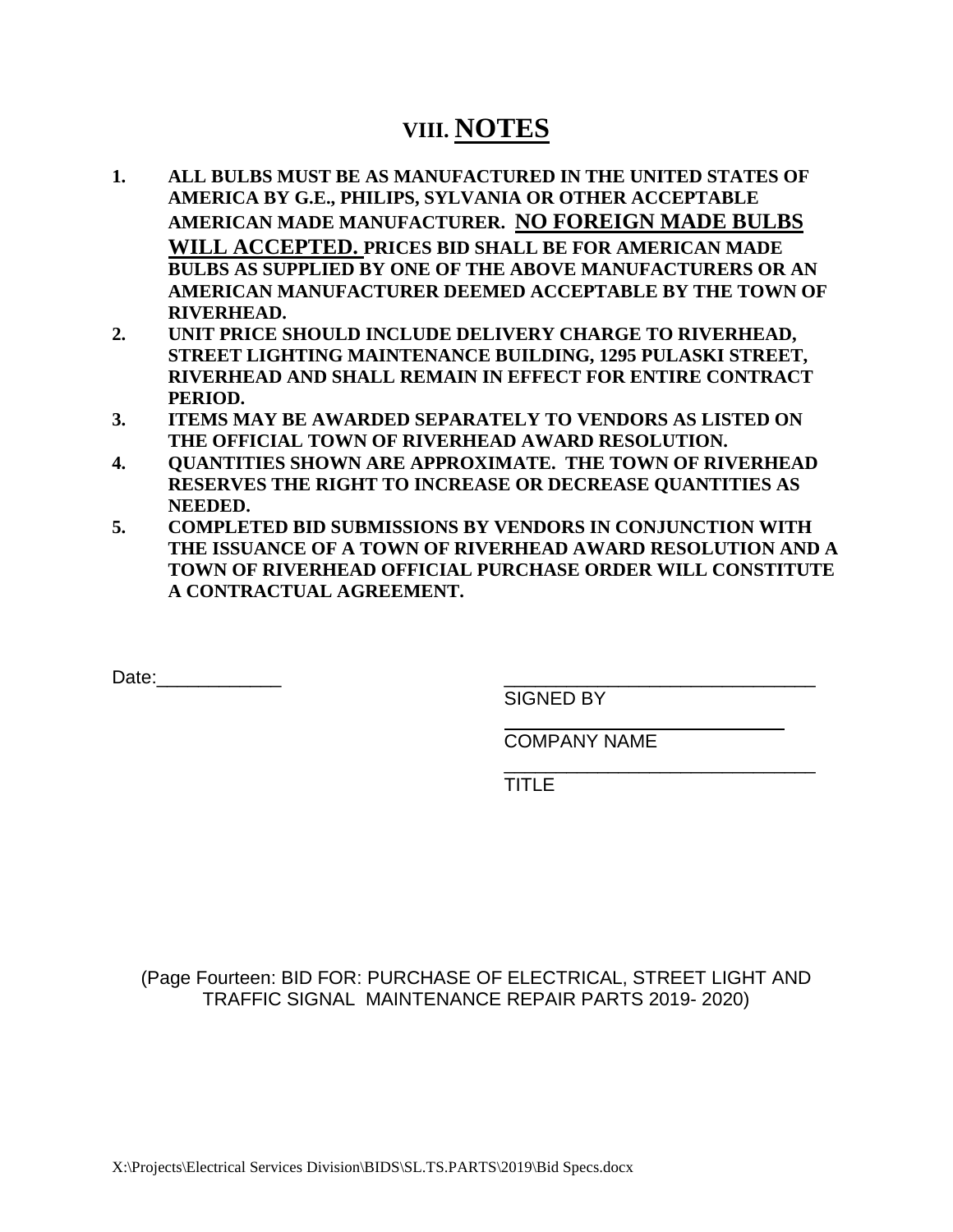#### **BID AWARD ACKNOWLEDGEMENT**

I, on behalf of

(Name) (Identify Contractor/Vendor, i.e.: Self, Business or Corporate Entity)

acknowledge that I have read the bid specifications and all such terms and conditions, including the Town reservation of right to make purchases of materials, equipment, or supplies, or to contract for services, when available, through the county in which the political subdivision or district is located or through any county with-in the state as set forth in General Municipal Law 103(3) and the Town reserves the right to make purchases of materials, equipment, or supplies, or to contract for services available pursuant to sections one hundred sixty-one and one hundred sixty-seven of the state finance law through the office of general services as set forth in General Municipal Law 104 provided such purchase or service may be made upon the same terms, conditions and specifications at a lower price and fully understand and agree to all such terms and conditions set forth in the bid specifications.

**\****Please make certain that you complete all information requested in the Bid Proposal, Bid Form and Acknowledgement of Bid, including, name & contact information, complete bid sheet, and sign all forms.* 

*\*In addition to the above, please make certain that you complete all information requested in the Non-Collusive Certificate and Iran Divestment Act Certification.*

Signature:

Print Name:

Title:

Dated:

#### Page Fifteen: BID FOR: PURCHASE OF ELECTRICAL, STREET LIGHT AND TRAFFIC SIGNAL MAINTENANCE REPAIR PARTS 2019- 2020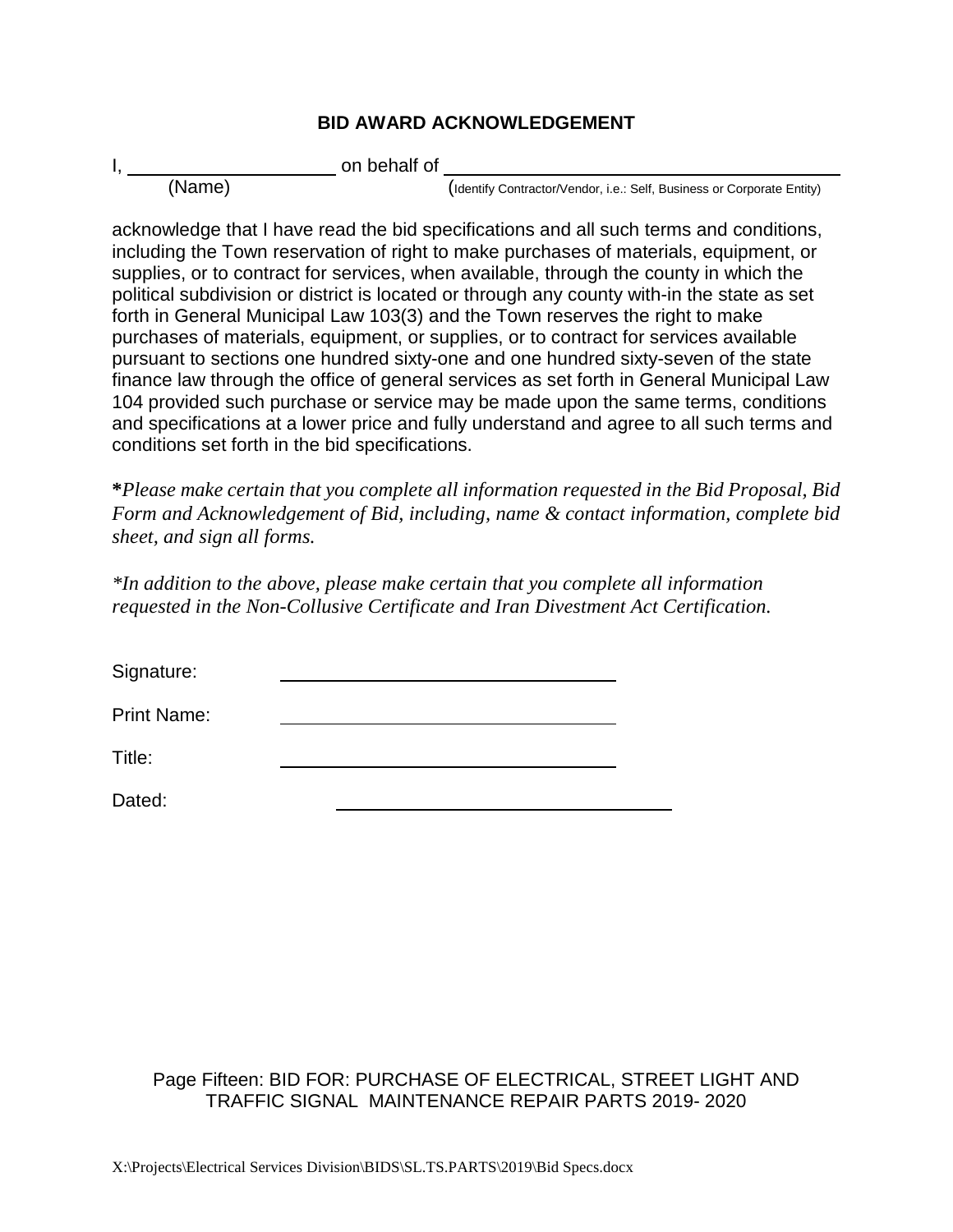#### **NON-COLLUSIVE CERTIFICATE** (MUST BE COMPLETED, SIGNED, NOTARIZED AND RETURNED WITH BID)

#### UNDER PENALTIES OF PERJURY:

AND SAYS:

\_\_\_\_\_\_\_\_\_\_\_\_\_\_\_\_\_\_\_\_\_\_\_\_\_\_\_\_\_\_\_\_\_\_\_\_\_\_ (BIDDER), BEING DULY SWORN, DEPOSES

- A) This bid or proposal has been independently arrived at without collusion with any other bidder or with any competitor or potential competitor;
- B) This bid or proposal has not knowingly been disclosed, prior to the opening of bids or proposals for this project, to any other bidder, competitor, or potential competitor;
- C) No attempt has been made or will be made to induce any other person, partnership, or corporation to submit or not to submit a bid or proposal;
- D) The person signing this bid or proposal certifies that he has been fully informed regarding the accuracy of the statements contained in this certification, and under penalties of perjury, affirms the truth thereof, such penalties being applicable to the bidder as the person signing on its behalf; and
- E) That the attached hereto (if a corporate bidder) is a certified copy of a resolution authorizing the execution of this certificate by the signatory of this bid or proposal on behalf of the corporate bidder.

| (PRINT CORPORATION NAME)  |
|---------------------------|
|                           |
| (SIGNATURE)               |
| (TITLE)                   |
|                           |
| Sworn to before me this   |
| $\_\mathrm{day\,of}$ , 20 |
|                           |
|                           |

#### Page Sixteen: BID FOR: PURCHASE OF ELECTRICAL, STREET LIGHT AND TRAFFIC SIGNAL MAINTENANCE REPAIR PARTS 2019- 2020)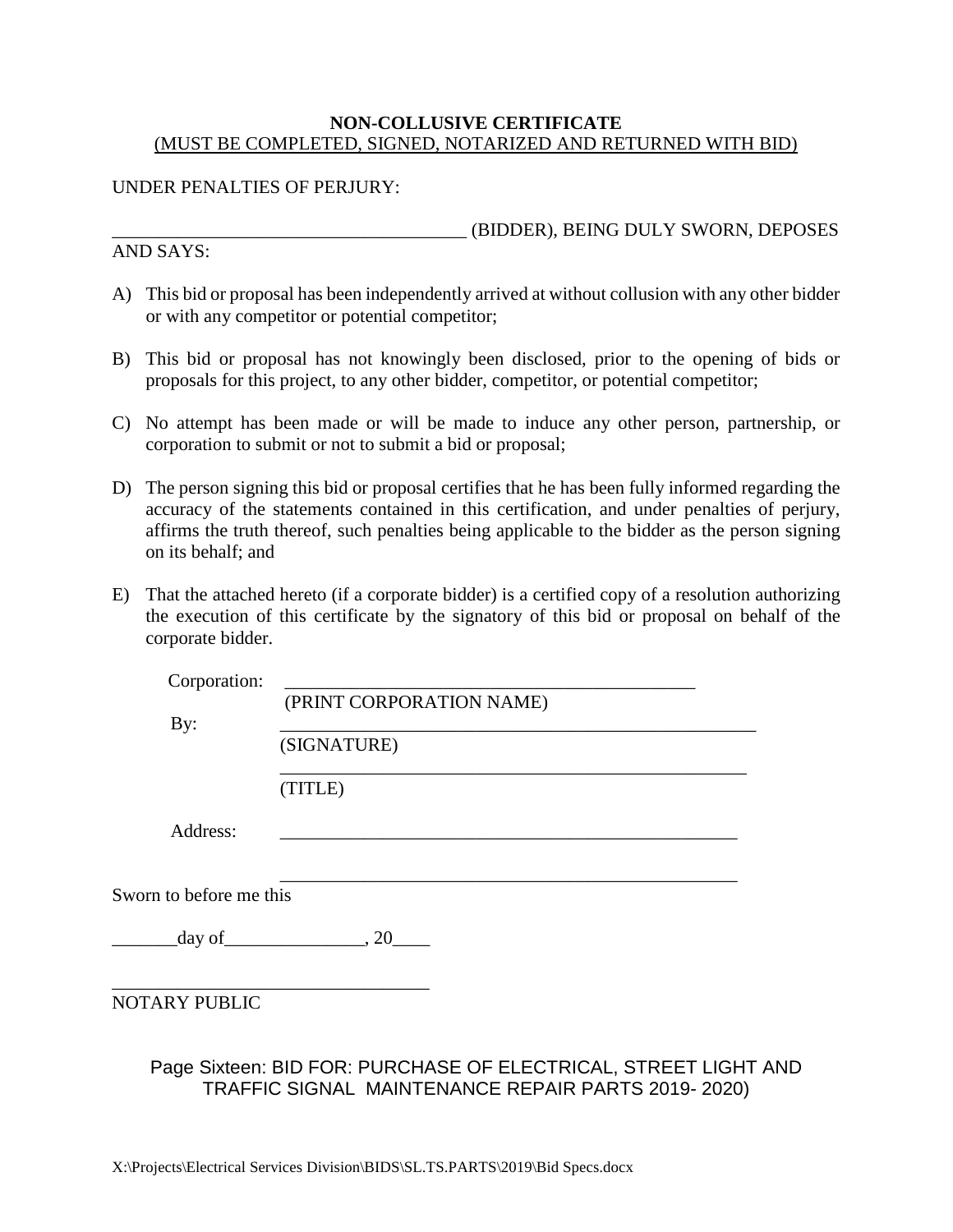#### **IRAN DIVESTMENT ACT CERTIFICATION**

As a result of the Iran Divestment Act of 2012 (Act), Chapter 1 of the 2012 Laws of New York, a new provision has been added to the State Finance Law (SFL), § 165-a, effective April 12, 2012. Under the Act, the Commissioner of the Office of General Services (OGS) will be developing a list (prohibited entities list) of "persons" who are engaged in "investment activities in Iran" (both are defined terms in the law). Pursuant to SFL § 165-a(3)(b), the initial list is expected to be issued no later than 120 days after the Act's effective date, at which time it will be posted on the OGS website.

By submitting a bid in response to this solicitation or by assuming the responsibility of a Contract awarded hereunder, Bidder/Contractor (or any assignee) certifies that once the prohibited entities list is posted on the OGS website, it will not utilize on such Contract any subcontractor that is identified on the prohibited entities list.

Additionally, Bidder/Contractor is advised that once the list is posted on the OGS website, any Contractor seeking to renew or extend a Contract or assume the responsibility of a Contract awarded in response to the solicitation, must certify at the time the Contract is renewed, extended or assigned that it is not included on the prohibited entities list.

During the term of the Contract, should the TOWN OF RIVERHEAD receive information that a person is in violation of the above-referenced certification, the TOWN OF RIVERHEAD will offer the person an opportunity to respond. If the person fails to demonstrate that it has ceased its engagement in the investment which is in violation of the Act within 90 days after the determination of such violation, then the TOWN OF RIVERHEAD shall take such action as may be appropriate including, but not limited to, imposing sanctions, seeking compliance, recovering damages, or declaring the Contractor in default.

The TOWN OF RIVERHEAD reserves the right to reject any bid or request for assignment for an entity that appears on the prohibited entities list prior to the award of a contract, and to pursue a responsibility review with respect to any entity that is awarded a contract and appears on the prohibited entities list after contract award. Signature:

Print Name:

Title: **The Community of the Community of the Community of the Community of the Community of the Community of the Community of the Community of the Community of the Community of the Community of the Community of the Commun** 

Company Name: 1988 Company Name: 1988 Company Name: 1988 Company Name: 1988 Company Name: 1988 Company Name: 1988 Company Name: 1988 Company Name: 1988 Company Name: 1988 Company October 2014 Company October 2014 Company O

Date: